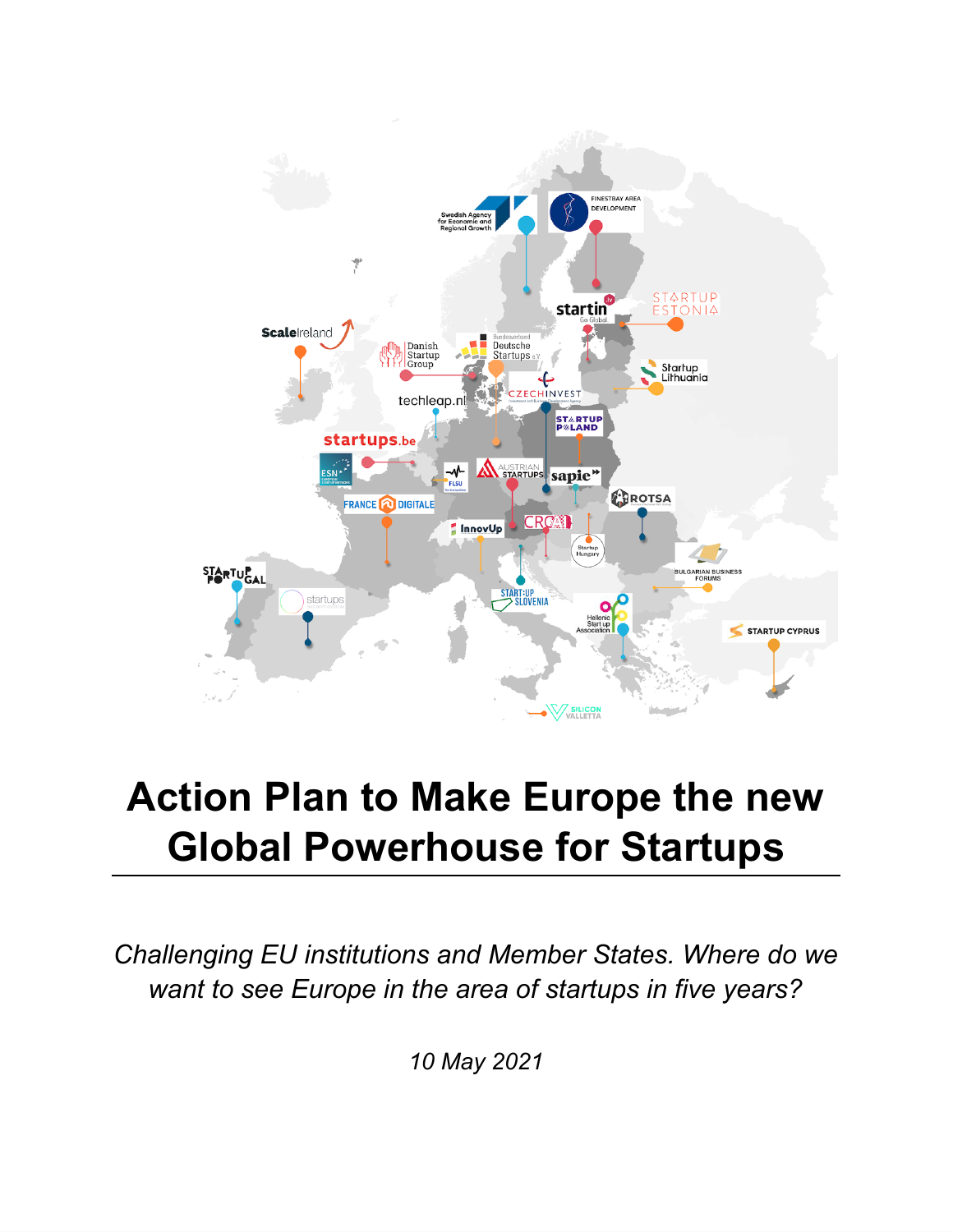#### **Executive summary**

#### *Today's situation*

Startups and scaleups are key to Europe's future economy and society. They are essential players to make the ambitions with respect to the European Green Deal and the European Digital Strategy a reality. Startups and scaleups are important in any innovation ecosystem that aims to deliver breakthroughs to the market. They are key in creating new jobs and sustainable European prosperity.

Currently, EU27 boasts more than 80.000 startups of which  $51<sup>1</sup>$  are unicorns. The investments raised by European startups was 41 billion US dollars in 2020, up from 36,6 billion US dollars in 2019.

It has been reported<sup>2</sup> that during Q1 2021 27 innovative companies got a valuation of more than 1 billion US dollar in Europe, based on their latest funding round. At first glance, this is very positive news. However, a closer look reveals that only 13 of these companies were located in EU27 before the funding round, and that only 7 of them will stay in EU27 after the funding round, which paints a much bleaker picture. In the same period, the US produced 67 new unicorns.

#### *Estonia: an EU best practice*

*Estonia has given birth to more unicorns per capita than any other country in the world. With 7 such companies for a 1,3 million population, this represents 1 case per 185.000 inhabitants. To put this in perspective: to achieve a similar feat, Germany would have to produce more than 400 innovative companies valued at 1 billion US dollars and France more than 300.* 

#### *Need for a "moonshot" project*

The contributors to this document believe Europe should considerably step up its ambitions. A desirable "moonshot" project would be to achieve **a growth of the number of unicorns of 10x in 10 years time! 3**

To achieve these ambitious goals, the group of independent ecosystem leaders called upon by Commissioner Gabriel to give voice to the innovation ecosystems in the making of future EU Innovation Policy recommends a series of concrete actions, grouped below in 4 main themes.

<sup>&</sup>lt;sup>1</sup> Source: <https://europeanstartups.co/>, privately held innovative company with a value of more than 850 Mio EUR (corresponding to approximately 1 billion US dollar) headquartered in the EU (not acquired and not public). 12 April 2021.

<sup>2</sup> Source: Tech.eu:

[https://tech.eu/features/37643/here-be-unicorns-these-are-27-billion-dollar-startups-minted-in-europe-in-q](https://tech.eu/features/37643/here-be-unicorns-these-are-27-billion-dollar-startups-minted-in-europe-in-q12021/) [12021/](https://tech.eu/features/37643/here-be-unicorns-these-are-27-billion-dollar-startups-minted-in-europe-in-q12021/) 6 April 2021

<sup>&</sup>lt;sup>3</sup> So approximately an improvement of a factor 5 in 5 years time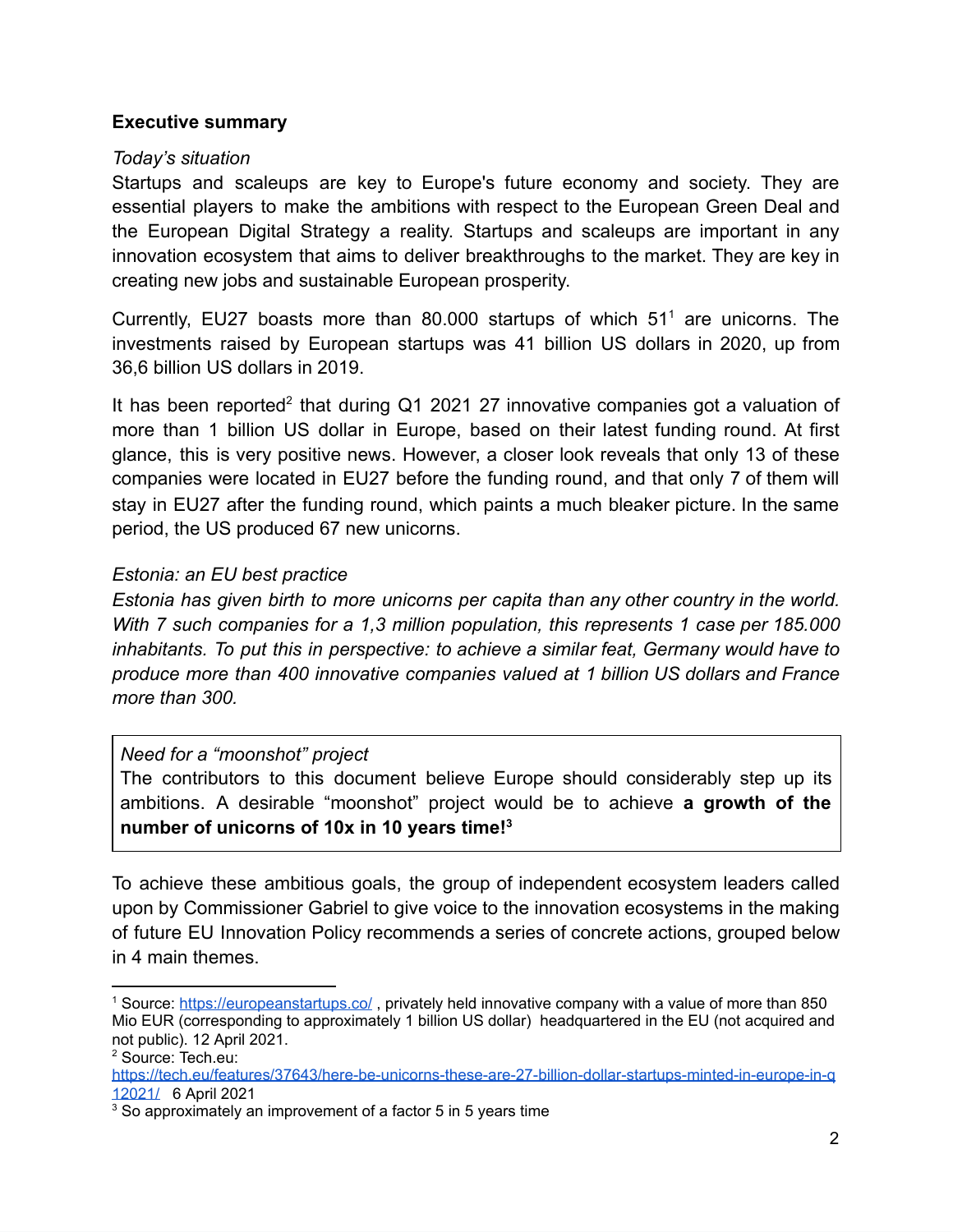## **Overview of proposed actions**

| Theme 1: Definitions and data             |                                                                                                                       |
|-------------------------------------------|-----------------------------------------------------------------------------------------------------------------------|
| 1.1                                       | Defining key terms (Short Term action)                                                                                |
| 1.2                                       | Data taxonomy and data collection measures (Medium Term action)                                                       |
| 1.3                                       | Open data (mixed Short Term and Medium Term action)                                                                   |
| Theme 2: Talent                           |                                                                                                                       |
| 2.1                                       | Entrepreneurship education for children/youngsters (Short Term action)                                                |
| 2.2                                       | Training for the general public by companies (Short Term action)                                                      |
| 2.3                                       | Encouraging university students to start a business ((mixed Short Term and Medium Term<br>action)                     |
| 2.4                                       | Supporting female entrepreneurs (Short Term action)                                                                   |
| 2.5                                       | Supporting communities of female entrepreneurs (Short Term action)                                                    |
| 2.6                                       | Fostering the creation of creative spaces/fablabs (Medium Term action)                                                |
| 2.7                                       | Ensuring equal innovation opportunities wherever one is based (Medium Term action)                                    |
| 2.8                                       | Scaleup fair (Short Term action)                                                                                      |
| Theme 3: Ecosystems                       |                                                                                                                       |
| 3.1                                       | Public procurement (mixed Short Term and Medium Term action)                                                          |
| 3.2                                       | Fostering open innovation (Short Term action)                                                                         |
| 3.3                                       | Fostering spin-offs (Short Term action)                                                                               |
| 3.4                                       | Co-create flagship projects to connect startup ecosystem players (Medium Term action)                                 |
| 3.5                                       | Cross-border investment (Medium Term action)                                                                          |
| Theme 4: Policy advising to Member States |                                                                                                                       |
| 4.1                                       | Special working group (Short Term action)                                                                             |
| 4.2                                       | Tax incentives for growth (mixed Short Term and Medium Term action)                                                   |
| 4.3                                       | Ending tax bias favouring debt over equity (Medium Term action)                                                       |
| 4.4                                       | Employee stock options (ESOP) - not for all companies, but for startups/scaleups and<br>unicorns (Medium Term action) |
| 4.5                                       | Pan-European Startup Visa ("Startup Green Card") (Medium Term action)                                                 |
| 4.6                                       | Insolvency / Restart / Corporate Law (Medium Term action)                                                             |

Short Term actions are actions that can start in the next 1-2 years.

Medium Term actions are actions that can start in the next 3-4 years.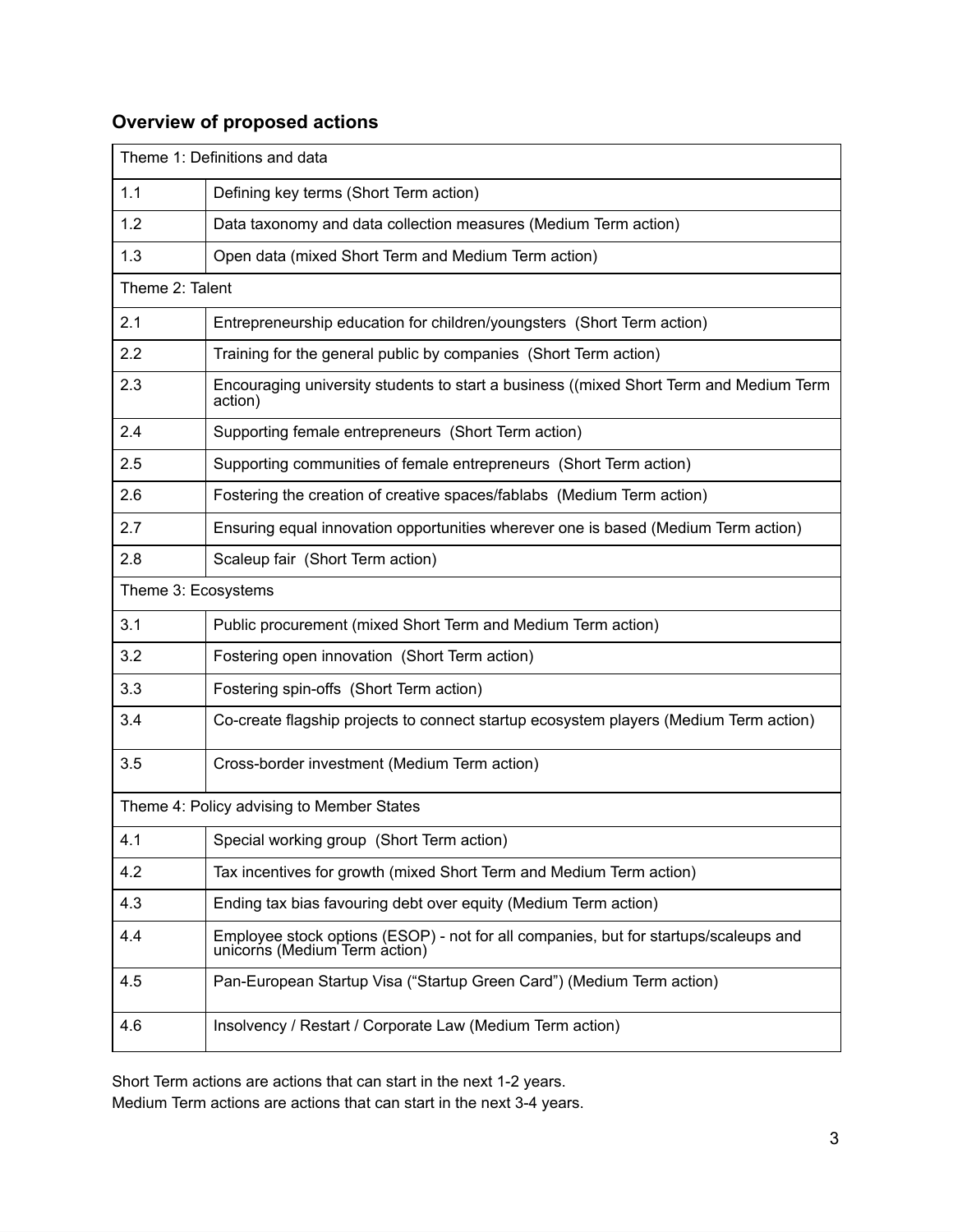## **Theme 1: Definitions and data**

To correctly assess the growth of startups and to strengthen the EU startup ecosystem, it is important there are agreed definitions of relevant groups within the sector, the growth of which can be tracked over time using data collected from each member state.

This implies the following actions:

## Action 1.1: Defining key terms

The following terms lack a shared definition at EU level:

- Startup
- Scaleup
- Startup sector
- Large innovative company
- Stages of growth (of the startup)
- Deeptech
- Unicorn

#### *Enabler:* European Commission

*Outcome/KPI:* common use methodology/terms in all member states.

The approach could be inspired by the *Estonian example <sup>4</sup> :* 

- **Startup**  a business entity (up to and including 10 years of operational history) belonging to a company headquarter in EU, which is starting activity with the purpose of developing and launching an innovative business model or technological component with high global growth potential, that is innovative and has the potential to significantly contribute to the development of the EU business environment.
- **Startup ecosystem**  the field and network of all participants related to startup entrepreneurship, which in sum impacts the development performance of startups and startup entrepreneurship in the EU.
- **Startup mindset**  an approach based on the cycle "Build, validate, learn" drawing heavily on creativity, flexibility, and entrepreneurialism; it drives the rapid execution of ideas and learning from results.
- **Startup sector**  an economic sector consisting of startups founded, incorporated, and or doing business in the EU.

<sup>4</sup> *Startup Estonia White Paper [2021-2027](https://media.voog.com/0000/0037/5345/files/SE_Whitepaper_Web%20(1)-1.pdf)*,

[https://media.voog.com/0000/0037/5345/files/SE\\_Whitepaper\\_Web%20\(1\)-1.pdf](https://media.voog.com/0000/0037/5345/files/SE_Whitepaper_Web%20(1)-1.pdf)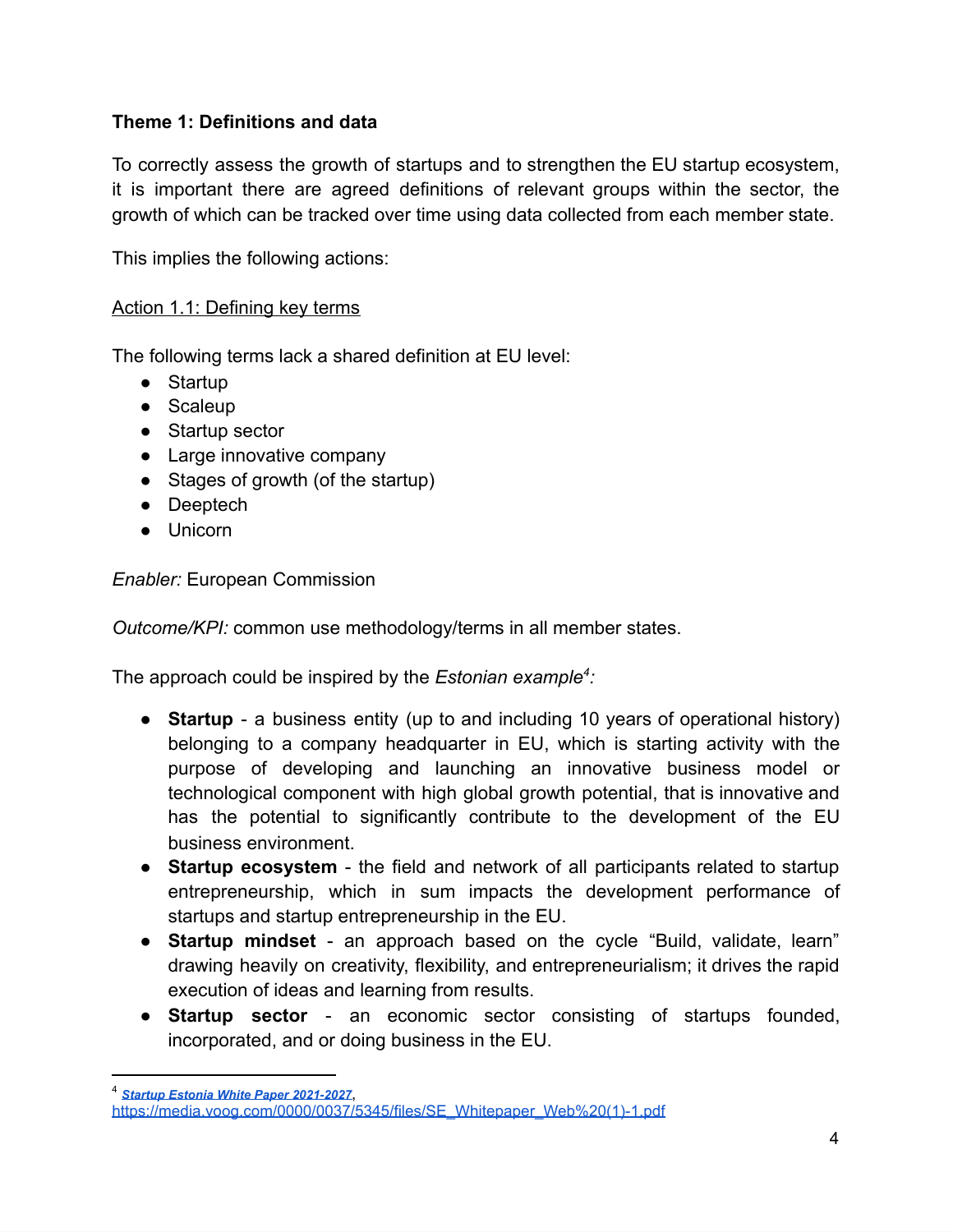- **Scaleup**  a startup that has raised investments of at least 1 million euros, has at least ten registered employees and has an annual growth in employees and turnover of at least 20% within three years<sup>5</sup>.
- **Innovative company:**  a company that uses new ideas, building products or methods where they have not been used before. A product innovation is the market introduction of a new or a significantly improved good or service. A process innovation is the implementation of a new or significantly improved production process, distribution method or support activity for goods or services<sup>6</sup>.
- **Spin-off**  a legal entity established for the purpose of putting the results of R&D&I into practice with the ownership interest of the research organization.
- **● Unicorn**  privately held startup company valued at over US\$1 billion.
- **● Deep-Tech startup** (in process of validation in Estonia; as defined in Deep Tech Fund eligibility criteria):
	- The product or service is based on scientific advancement and development or meaningful engineering innovation;
	- The product or service development is based on or results in commercializable intellectual property and therefore it is not easily replicable.

## Action 1.2: Data taxonomy and data collection measures

Setting up a Pan European data taxonomy and clear data collection measures to enable the creation of an *"EU startups scoreboard"* . Such a scoreboard would facilitate tracking performances within the different national startup ecosystems and making comparisons between them.

## *Enabler:*

The Innovation Directorate of European Commission's DG R&I should be in charge of the *EU* startups scoreboard, which would complement the existing Innovation Scoreboard (now mainly focused on research and research-driven innovation) and the new Startup Nations Standard.

*Outcome/KPI: A yearly updated EU Startup Scoreboard published by the Commission.* 

<sup>5</sup> Alternatively, the definition could be based on product-market-fit, technology/products that can be mass produced and the process of scaling the organisation to support rapid expansion (i.e. investing in sales, HR, etc.)

<sup>6</sup> *<https://ec.europa.eu/eurostat/statistics-explained/index.php/Glossary:Innovation>*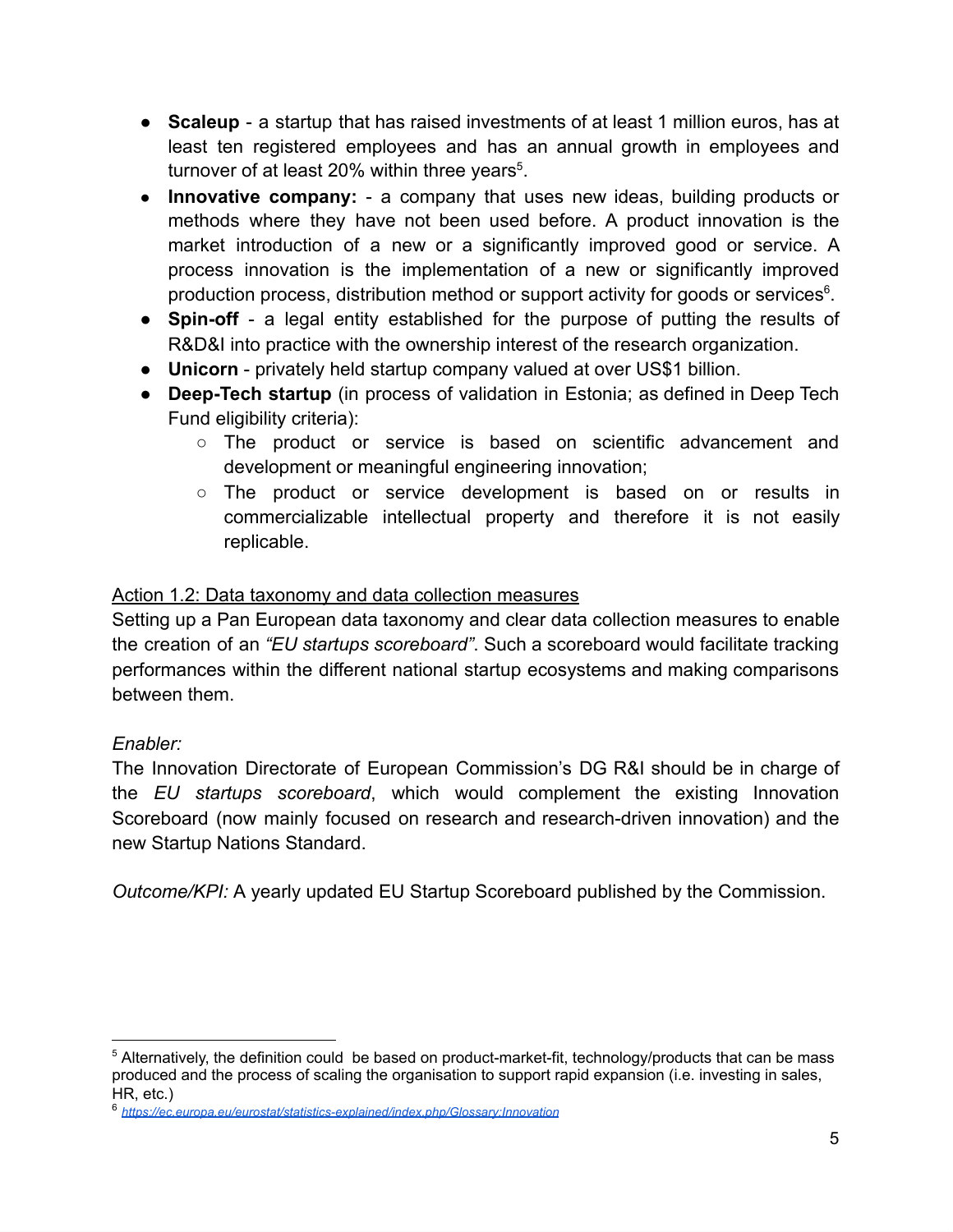## Action 1.3: Open data

Governments should make the data in their possession freely available to innovative companies, which would use them to develop new products and services and at the same time, innovative companies should share their data with Governments (especially at a local level) to help Institutions to introduce better data-driven policies. Several public institutions throughout the EU already made substantial steps in this direction, thus it would be beneficial to have an updated list of institutions that offer open data.

One should also reflect why similar well-meant initiatives from the past did not have the desired impact so as not to repeat the same mistakes.

*Enabler:* European Commission's DG DIGIT should lead in setting the stage for freely available data, showing the way to the Member States.

*Outcome/KPI:* 

- Number of datasets that are available to the general public, and/or
- Number of (EU) institutions that have open data.

## **Theme 2: Talent**

A vibrant startup ecosystem needs a copious source of talented individuals. Therefore talent has to be fostered at all ages and for all genders without discrimination, so as to ensure startup founders in the EU are ready for the challenges of tomorrow.

This implies the following actions:

#### Action 2.1: Entrepreneurship education for children/youngsters

Even though not all children/youngsters are expected to set their mind to start a company, it is nonetheless important to teach them what it means to develop an idea into a business venture. There is a strong need to finance and foster entrepreneurship education programmes for basic/secondary schools. Next to teaching students what it means to set up a company, have a team and present a business model (e.g., [JA](https://www.jaworldwide.org/)  Worldwide) these also should focus on acquiring universal skills for any high added value job in the 21st century. Austrian's example with 'Entrepreneurship Weeks' in schools could be considered at EU level.

*Enablers:* each member state should launch schemes supporting these programmes under the Ministry of Education through EU financed programs. European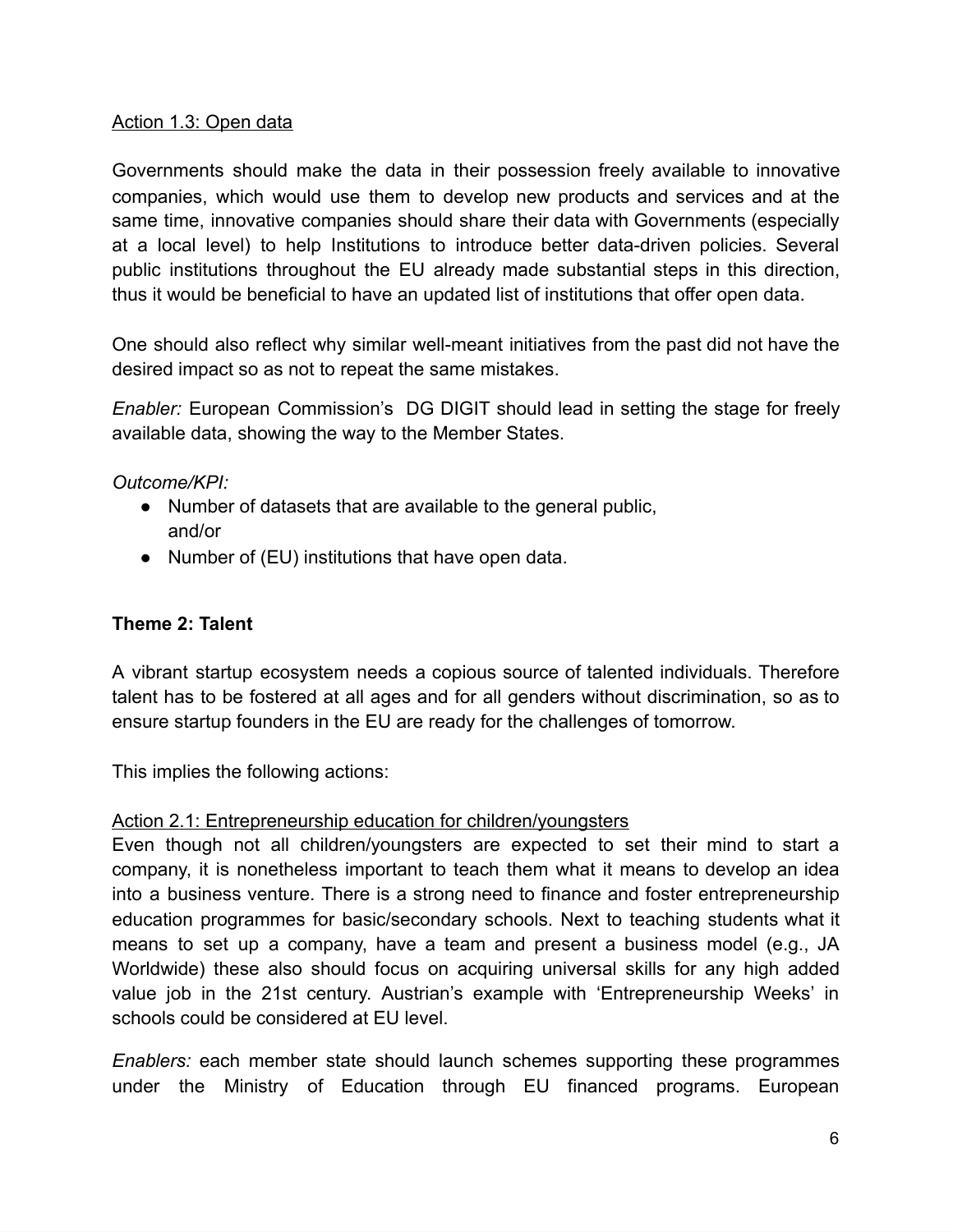Commission's DG EAC could coordinate at EU level. Smart ways to incentivise national education systems to embrace entrepreneurship should be investigated (such as competitions and benchmarking).

*Outcome/KPI:* proportion of supported students (e.g., 20 % of all students going to high school); number of apps/tools/games co-created by the students.

## Action 2.2: Training for the general public by companies

Companies should be incentivised to provide training to schools, young entrepreneurs and the general public, since they are well positioned to offer effective support. An example of this kind of training would be [Elements of AI .](https://www.elementsofai.com/ie)

*Enabler* : the European Commission could help to enable this through its agenda, notably through the EIT (DG EAC) and the new Innovation Ecosystems Programme of HEU. It may be advisable to rapidly test and validate if this approach is suited to be implemented at a large scale.

*Outcome/KPI:* number of training programmes for the general public.

## Action 2.3: Encouraging university students to start a business

A programme should be implemented that rewards university students for their worthy business ideas with a monthly stipend that would allow them to launch a business venture. The programme could be built to track the development of the business idea and set milestones to be achieved by the student (e.g., business plan, proof-of-concept or Minimum Viable Product within 18 months).

*Enabler:* the European Commission through the Erasmus Business Program, available for each Member State in cooperation with local universities. Furthermore, the new Transforming Higher Education Institutions programme from EIT could reinforce the support.

*Outcome/KPI:* number of companies created, number of products/services launched.

## Action 2.4: Supporting female entrepreneurs

Only 8% of the startups are founded by an all-female founding team and 25% are founded by a mixed team that includes at least one male and one female entrepreneur<sup>7</sup>. Role models are fundamental to inspire young girls to become entrepreneurs and to remedy the paucity of female entrepreneurs in the EU. Therefore, successful female startup founders should be granted visibility to showcase their success through any

<sup>7</sup> [https://europeanstartupmonitor2019.eu](https://europeanstartupmonitor2019.eu/)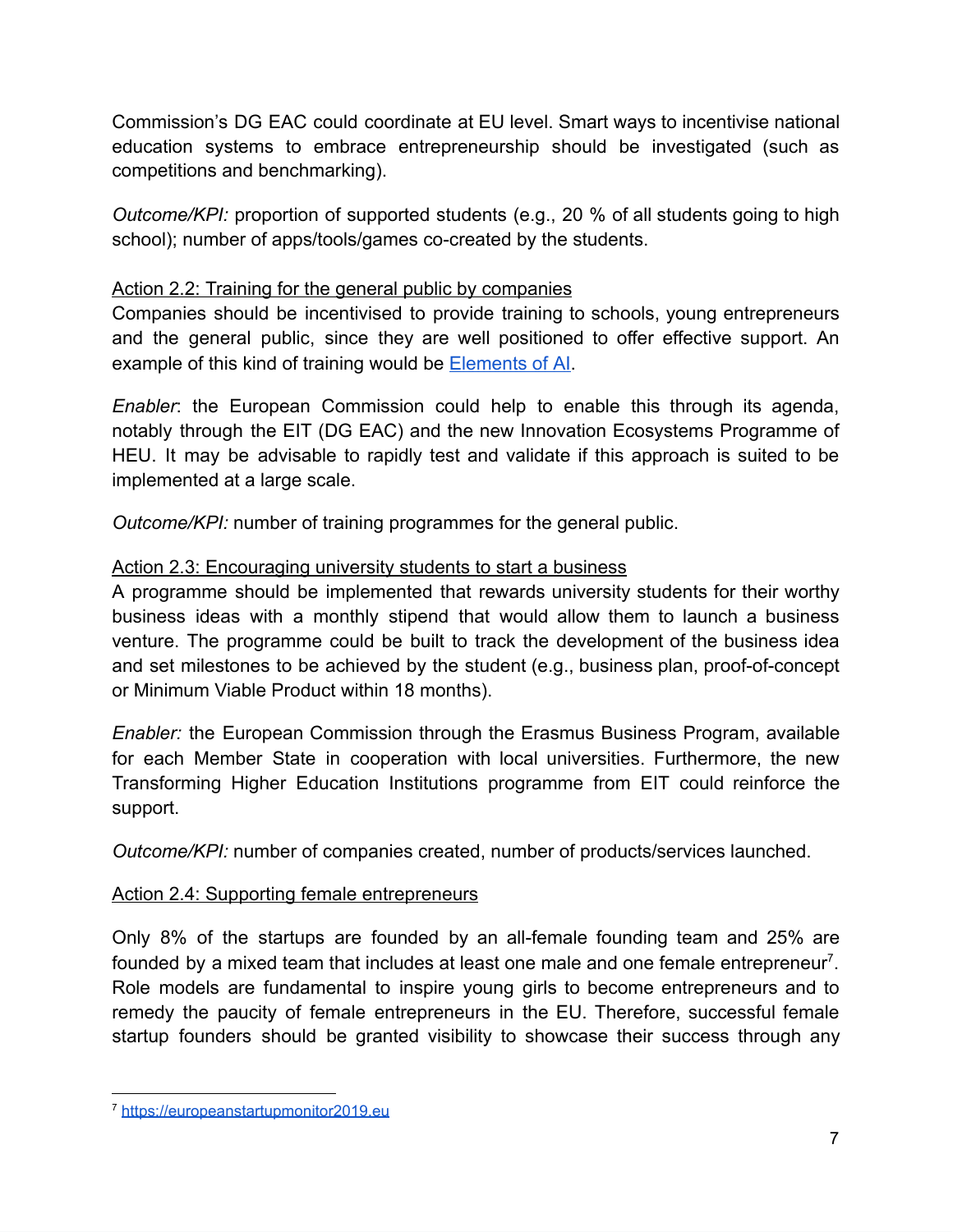means available (e.g., traditional media outlets, social media, PR events, conferences, etc.)

*Enabler* : The new Women Tech EU programme could facilitate this action, as well as the new European VC Fund Managers Group and the EIT programmes targeted to women. Female founders should be encouraged to make an impact and not be "paraded" for PR purposes. The EU should adopt a gender balance policy for panels at EU level events.

Bottom-up initiatives should be supported instead of organizing new ones.

*Outcome/KPI:* higher number (absolute and relative) of female entrepreneurs. 50% female participation in all expert pools and investment/subsidy committees of Horizon, EIT, EIC, etc.

#### Action 2.5: Supporting communities of female entrepreneurs

Support should be granted to those organisations that focus on girls/women empowerment and on providing them with entrepreneurial skills. Interesting examples of such organisations are Techgirlz, [Strong Women Strong Girls](https://swsg.org/), GirlStart, Female [Founders](https://www.female-founders.org/) and GirlUp.

*Enabler*: the EIT and the new Innovation Ecosystems Programme of HEU could facilitate this action: bring organisations together, share best practices and provide funding.

*Outcome/KPI: higher number (absolute and relative) of these organizations supported* by EU financed programs. 50% increase in the number of female founders in the EU.

#### Action 2.6: Fostering the creation of creative spaces/makerspaces and fablabs

Multicraft/multidisciplinarity as a principle should be fostered in all its aspects. Arts, bio-tech, and sport expertise should be connected with startups, business, and public authorities.

It should be investigated how spaces can be provided where especially young or socially disadvantaged entrepreneurs can start a business for free until of relevant size / success / failure.

*Enabler* : DG R&I the Directorate on Industry 5.0 and the New Bauhaus project. It should be explored how EIT, EIC and Horizon Europe can support the creations of cross functional and cross-disciplinary hubs at universities combining common labs, clean rooms and co-work spaces, incubators etc.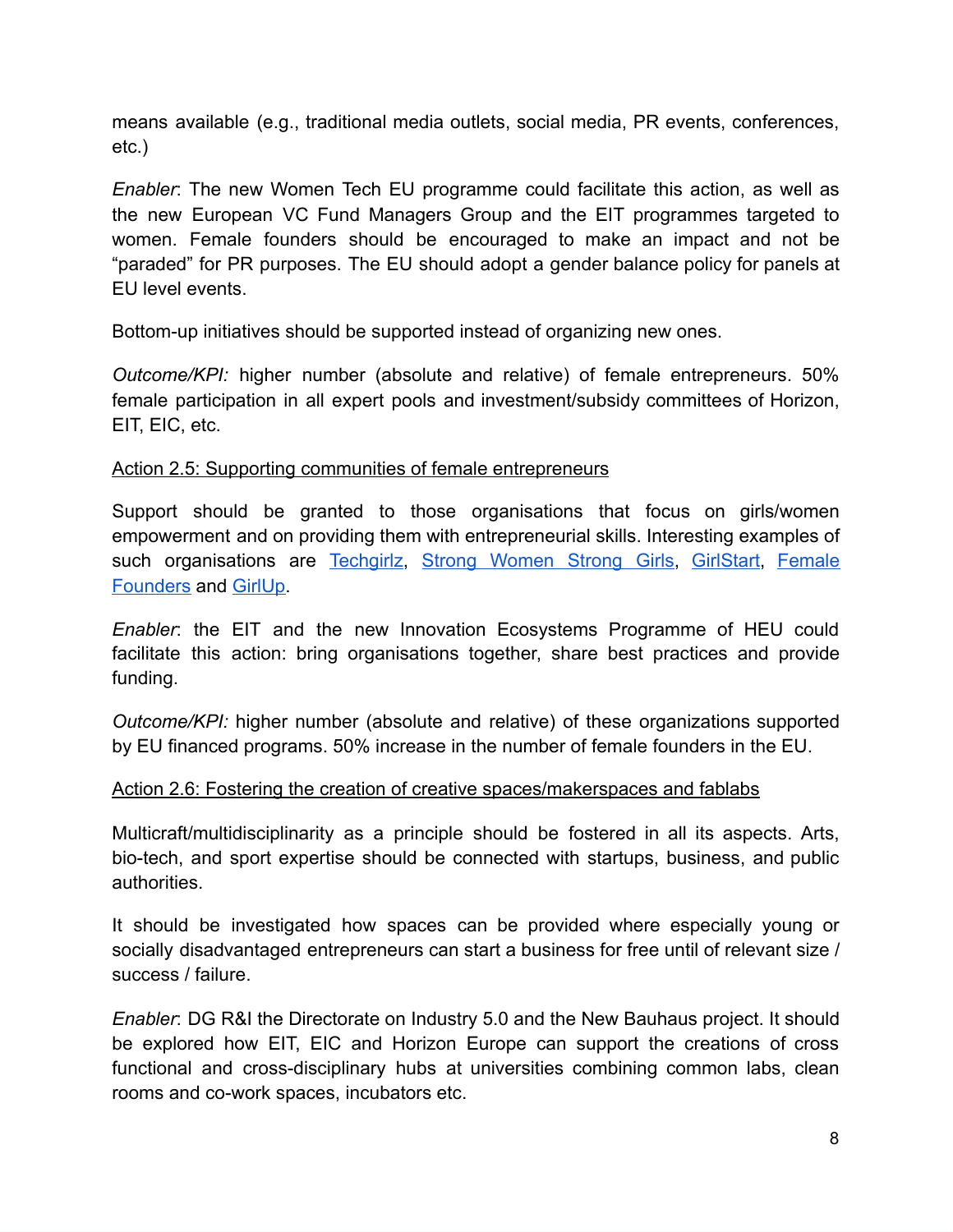**Outcome/KPI: number of multicraft/multidisciplinar initiatives.** 

## Action 2.7: Ensuring equal innovation opportunities wherever one is based

Entrepreneurs and innovators should not have less innovation opportunities because of where they are based (e.g., rural areas). A coherent innovation cohesion approach is needed to address the imbalances resulting from one's location. See StartupVillages as an example of a possible approach.

*Enabler*: appropriate synergies between existing programs such as Erasmus+, Horizon Europe and the Cohesion funds, combined with political leadership , would increase the innovation cohesion across Europe, both within and between member states.

*Outcome/KPI:* number of initiatives working on innovation cohesion across Europe, number of Startup Villages.

#### Action 2.8: Scaleup Fair

There is often still a large gap between scaleups and talent graduating from Business Schools. Whereas large corporations have long ago found the way to the campus of Business Schools to present themselves to top talent, scaleups are mostly neither well present nor well understood by the students. This jeopardizes the growth potential of the scaleups.

We therefore need to be more assertive in connecting the innovation ecosystem with business education. Scaleup fairs should be held at all Business Schools.

*Enabler:* matchmaking events between scaleups and talent from all European business schools supported by the EIT and EC (e.g., every top-20 business school graduate meets at least 1 unicorn).

*Outcome/KPI: all graduates from European business schools meet at least 1 scaleup or unicorn before graduating.* 

#### **Theme 3: Ecosystems**

Startups are embedded in a system with interdependent organisations and participants including universities, governments, funding organisations, support organisations (like incubators, accelerators, co-working spaces etc.), research organisations, service providers (e.g., legal and financial services) and large corporations. This last category includes large international tech companies that bring a different quality to the ecosystem than traditional corporations. They attract the best IT talent, bring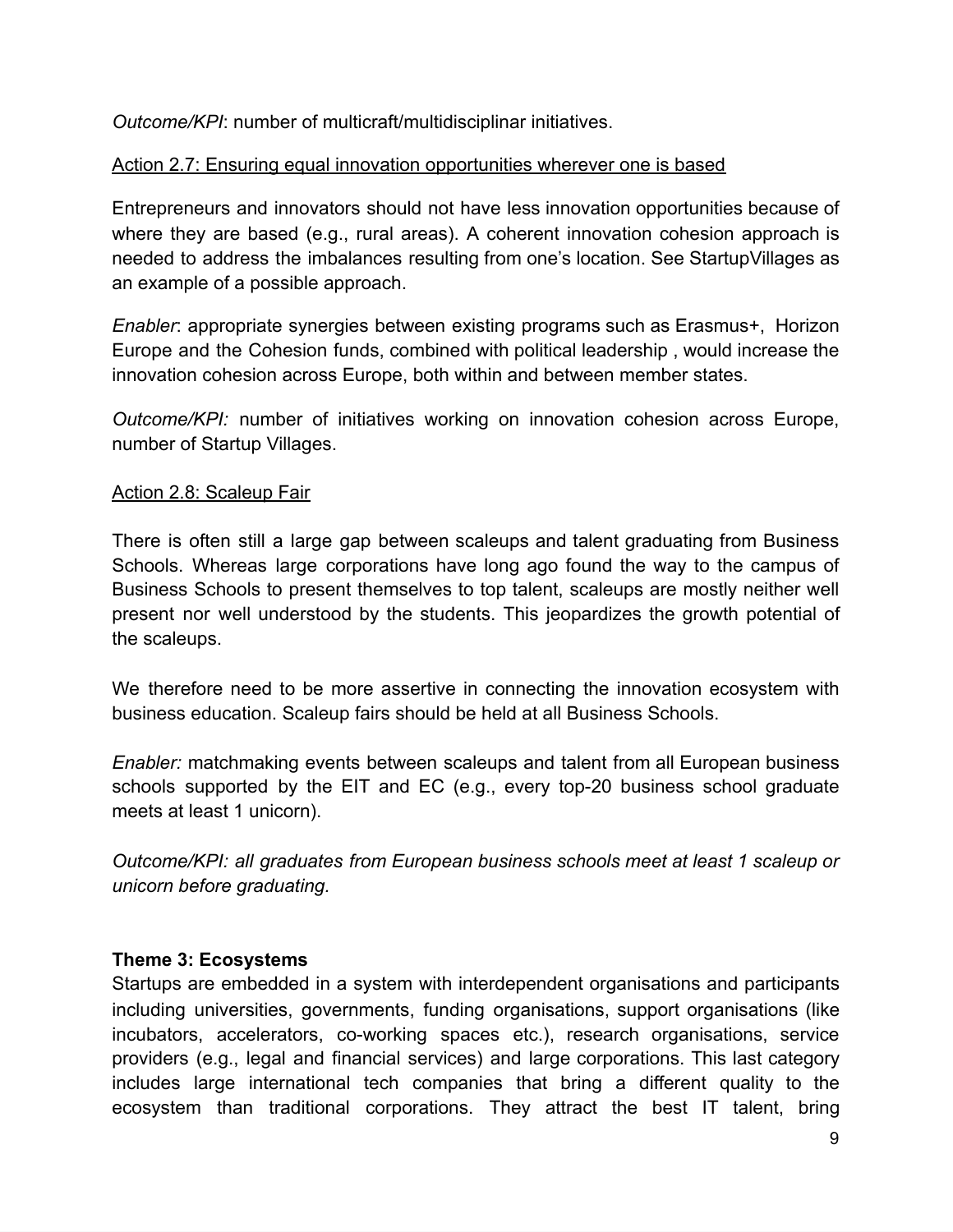professionalism, create employment opportunities for "failed" startup founders and are often a source of new startups.

It is of paramount importance to foster collaboration between these actors to create synergies. Strong ecosystems and strong startups go hand in hand.

This implies the following actions:

#### Action 3.1: Public procurement

Public procurement represents 18% of European GDP. It has to be ensured that this important source of money is also used to purchase goods and services from startups based in the EU, so as to help the EU startup ecosystem thrive. Ideally, state-owned companies should be included in this approach.

*Enabler:* European Commission's DG R&I and DG GROW could incentivise EU and national/local institutions, as well as state-owned companies, to spend a certain proportion of the budget devoted to public procurement in purchasing goods and services from EU startups.This should be combined with political initiatives to provide visibility and awareness about the already existing possibilities (e.g., innovation procurement) and to identify possible shortcomings.

*Outcome/KPI: proportion of procurement budget spent on startups, amount of delivered* goods and services.

## Action 3.2: Fostering open innovation

Pan-European open innovation between startups and corporates (and possibly universities) is fundamental to strengthen the startup ecosystem. Moreover, the need for support to startups by bigger players is stronger in specific sectors (e.g. biotech, pharma, deep-tech, etc.)

*Enabler*: The EIC, EIT, HEInnovate, HEU Partnerships and the European Innovation Ecosystems Programme of HEU.

*Outcome/KPI: amount of matchmaking events supported by the European Ecosystems* programme, number of pilots or proof-of-concept (POC) opportunities, investments and acquisitions.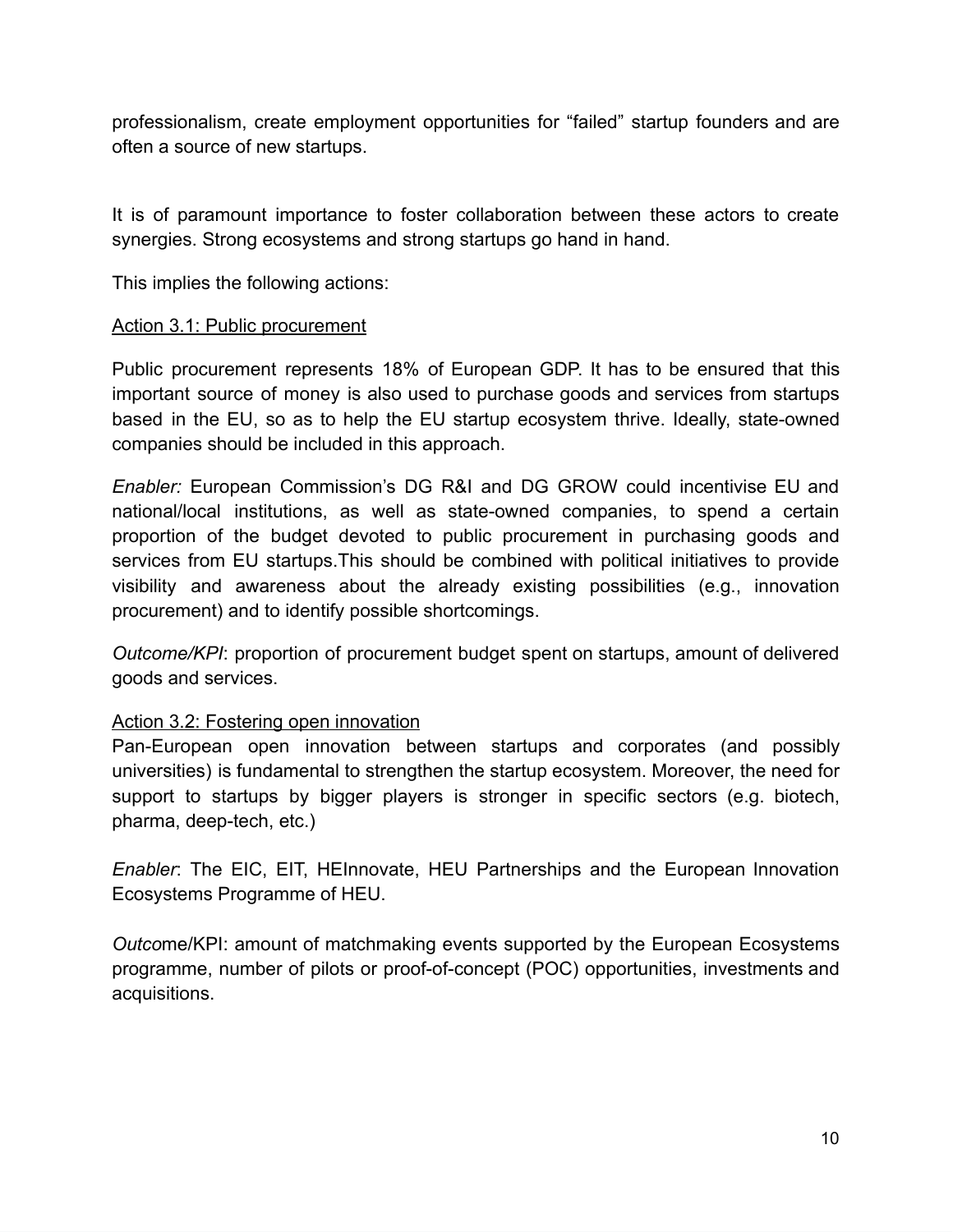#### Action 3.3: Fostering spin-offs

It is of paramount importance that Entrepreneurship Education (EE) programmes for researchers be implemented in universities. Furthermore, cooperation between universities and startups in the field of different deep-techs (e.g., AI) has to be incentivised.

*Enabler* : the Transforming Higher Education Institutions programme and HEInnovate of DG EAC could facilitate this action.

*Outcome/KPI:* increase by ⅓ of the number of spin-offs per higher education institutions and research institutions in Europe.

#### Action 3.4: Co-create flagship projects to connect startup ecosystem players

Flagship projects are needed to develop disruptive innovations to address Europe's challenges (e.g., climate, mobility) . In such projects, startups are key players to bring innovations to the market. They should be present from the conception phase and the project should be co-created with them.

*Enabler:* Important Project of Common European interest (IPCEI), giving directionality and funding for research, innovation and piloting to solve a focused problem.

See: [https://ec.europa.eu/energy/topics/infrastructure/projects-common-interest\\_en](https://ec.europa.eu/energy/topics/infrastructure/projects-common-interest_en) and <https://www.hydrogen4climateaction.eu/whats-an-ipcei>

*Outcome/KPI:* impact/representation of startups in flagship projects.

## Action 3.5: Cross-border investment

Europe is still too fragmented with respect to the VC sector, cross-border investment, the capital market union etc. Also, the exit opportunities in the EU are not always optimal. Risk capital invested in North America is approximately five times larger than the level of investment in Europe. VC markets and funds, as part of the single market, should be able to use all opportunities stemming from the free movement of capital that is monitored and enforced by the European Commission.

An increased harmonisation of the regulation that investors have to deal with when investing in different countries in Europe is needed, as well as a reduction in the various kinds of taxes and legal barriers hampering cross-border investments across the EU.

*Enabler: The InvestEU programme allows innovative ways to provide funding for startups, also allowing Member States to contribute with their own compartiment. European Innovation Fund and EIB.* 

*Outcome/KPI:* Increase in cross-border investment and EU exits.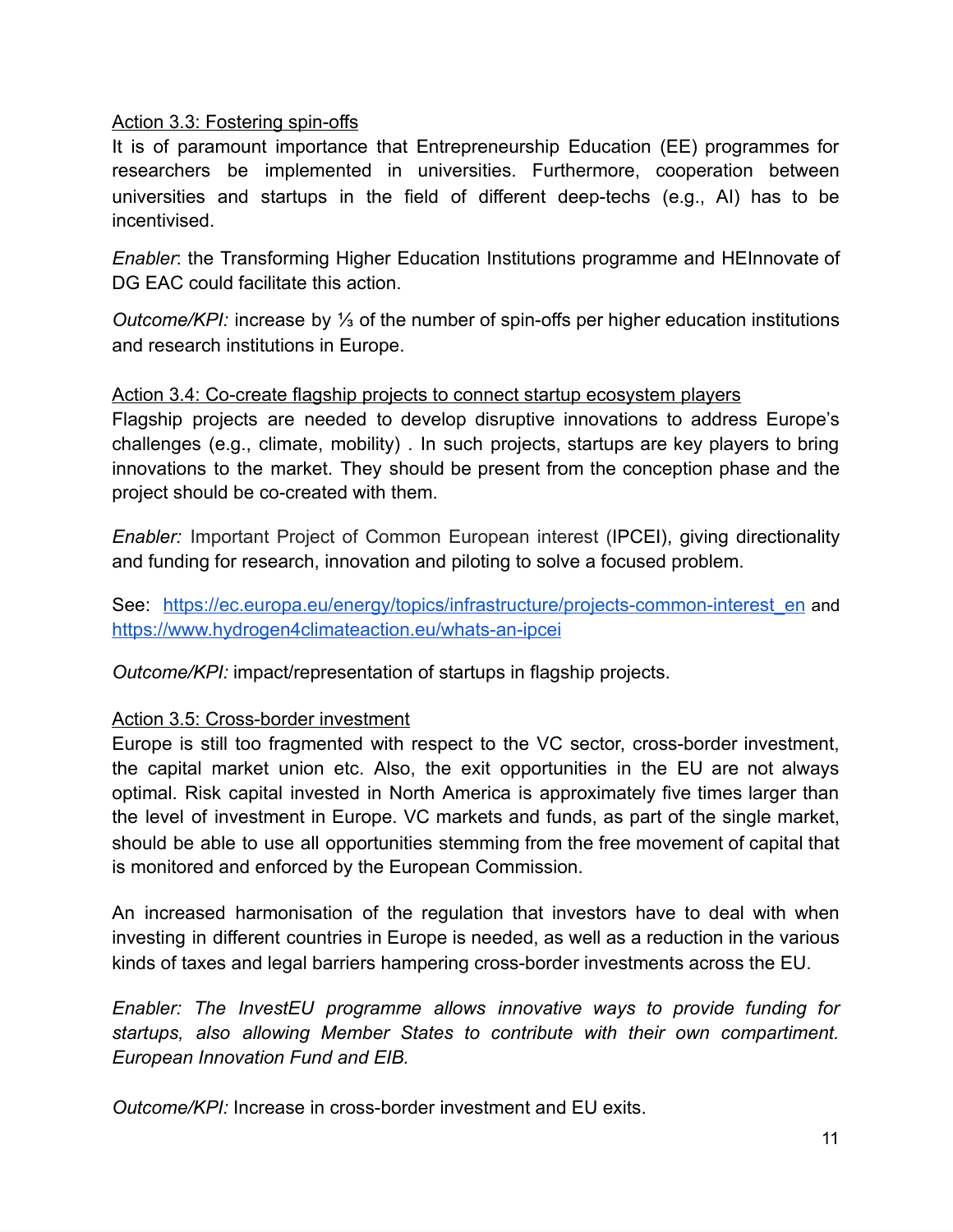### **Theme 4: Policy advising to Member States**

There is a strong need for coherence in policy making on startups at EU level. Thus the European Commission should provide Member States with tailored support on the implementation of startup-friendly policies. Also, the Commission should lead by example and present a coordinated Startup policy across DG Grow, DG RTDI, DG CNECT, DG DIGIT, FISMA, COMP, etc., integrated into the Green Deal and the Digitisation strategy.

This implies the following actions:

#### Action 4.1: Special Working Group

A special Working Group should be set up to discuss the implementation of startup-friendly policies throughout the EU. Such a Working Group should include EU and national officials responsible for policies that affect startups and different stakeholder organisations. This group could advise in areas described below (Actions 4.2 and beyond).

*Enabler*: the European Commision should be responsible for setting up such a Working Group within the existing EIC Forum in Horizon Europe and could support in the implementation of the action, taking into account the future Startup Nation Standard.

*Outcome/KPI:* co-ordinated planning and policies by EU member states aimed at the EU startup ecosystems and/or 1-2 new/improved legislation per member state per year.

#### Action 4.2: Tax incentives for growth

Startups should be classed as a special investment category, and investors should be allowed to deduct their investments in startups from capital gains taxes. This would, for instance, create fiscal incentives for business angels, which are not very active in the EU. As an example, Belgium introduced in 2015 a 45% tax reduction for investment in new shares of a startup / micro-company, and a 30% tax reduction for investments in new shares of an SME or startup fund. Additionally, UK's EIS/SEIS can be considered as inspiration.

*Enabler*: while taxation is within the remit of each Member State, European Commission's DG FISMA should coordinate on this policy activity within the EIC Forum.

*Outcome/KPI:* number of Member States who implemented policies introducing these tax incentives and number of startups/investors that are actually using them.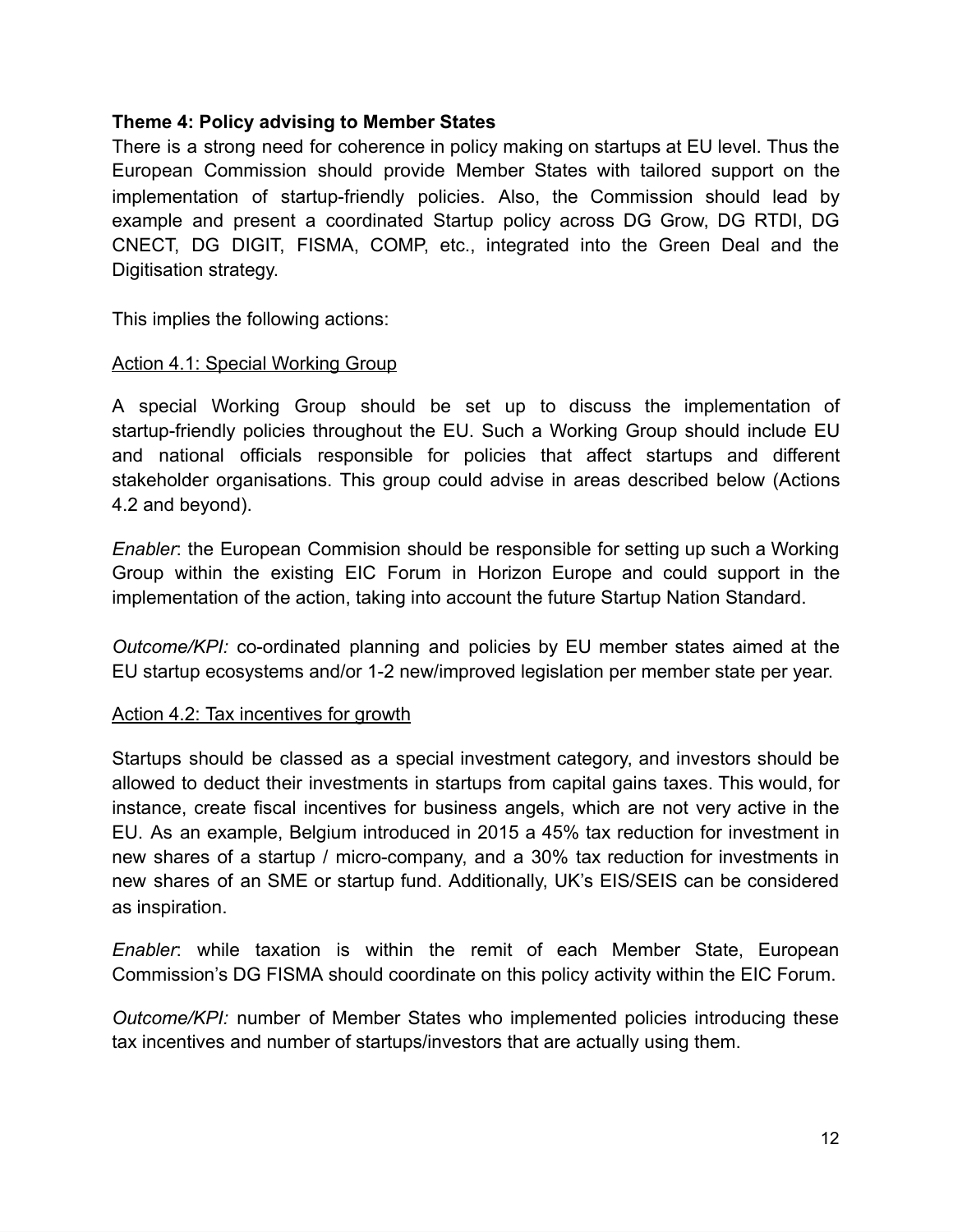#### Action: 4.3: Ending tax bias favouring debt over equity

In most member states, debt is treated as a cost in fiscal terms, meaning it can be written off against revenues, ultimately leading to lower taxes. Meanwhile, equity is treated as profit, meaning it is taxable as revenue. To improve this, the EU/Member States should implement tax incentives intended to neutralise the decision of debt versus equity financing. This scheme, called "notional interest deductions", was implemented in several member states (Belgium, Luxembourg, Italy).

*Enabler*: while taxation is within the remit of each Member State, European Commission's DG FISMA should coordinate on this policy activity.

*Outcome/KPI:* number of Member States who implemented policies remedying this tax bias.

#### Action 4.4: Employee stock options (ESOPs)

In Europe, individuals who receive stock options in a company often have to pay ordinary income tax on them as if they were current income, meaning the recipient has to pay an often heavy tax on an illiquid asset. In startups, ESOPs are used as a way to attract talent and compensate them for their lower salary, in comparison with large corporates. Current ESOP schemes reduce the attractiveness of stock options as a means to attract talent and reward risk-taking. Therefore, ESOPs offered by startups, scaleups and unicorns in Europe should be taxed as capital gains, not ordinary income.

*Enabler* : while taxation is within the remit of each Member State, European Commission's DG FISMA should coordinate on this policy activity.

*Outcome/KPI:* number of Member States who implemented policies introducing this treatment of ESOP for startups/scaleups/unicorns and number of startups that are actually using them.

#### Action 4.5: Pan-European Startup Visa ("Startup Green Card")

In order to turn Europe into the easiest place for highly skilled talent to start a company and get a job, a pan-European Startup Visa should be rolled out. This could be moulded on existing examples at national level, such as the French Tech Ticket. This is of greatest importance, given that more than 25% of employers in Europe declare having difficulty filling jobs for lack of talent. On this note, it is also paramount to address the problem of brain drain, and to bring back EU talents who emigrated to third countries to develop their business ideas. See e.g., Italia Startup Visa Report:

[https://www.mise.gov.it/images/stories/documenti/Rapporto\\_ISV\\_Survey\\_ENG.PDF](https://www.mise.gov.it/images/stories/documenti/Rapporto_ISV_Survey_ENG.PDF)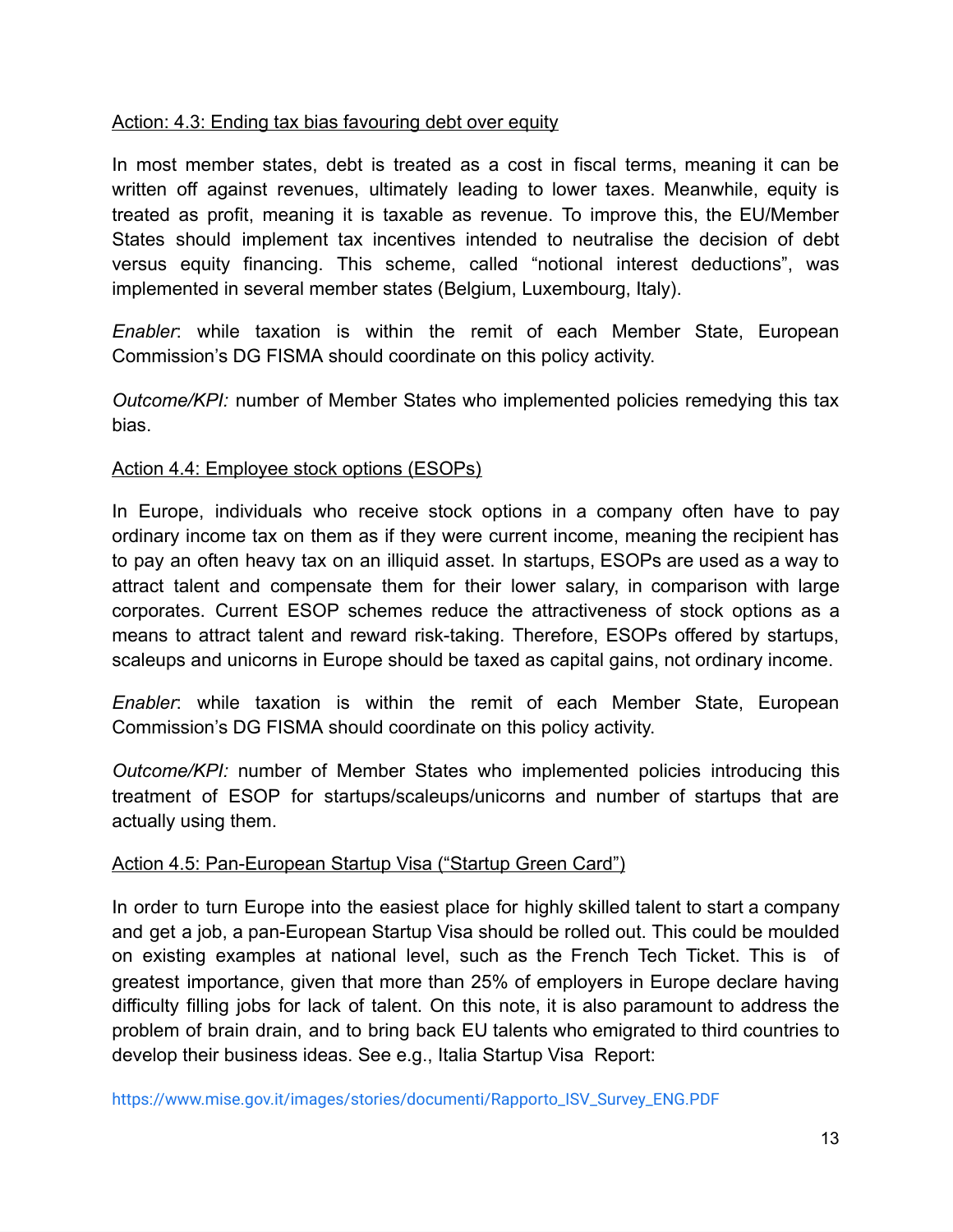*Enabler:* the EU could launch targeted campaigns aimed at bringing their talent back, e.g. through research grants, logistical support and adequate financial support. The EU could also provide a harmonised framework covering the criteria (including procedure and fees), create a single point of contact for interested founders and take steps to ensure intra-European Union mobility for these innovators.

*Outcome/KPI:* (increase in the) number of permits in the EU in total per year

### Action 4.6 Insolvency / Restart / Corporate Law

If the urban legend is true (and this will be scrutinised by gathering more data after implementing the actions in Theme 1) that 9 out of 10 startups do not make it, we need to tackle that realm as well. If we can manage to get this down to e.g., 8 out of 10, this would entail a significant boost to the EU startup ecosystem. This implies addressing current weaknesses in corporate law. Currently closing a company is much more difficult than opening one.

Startups need to have "puppy protection", until thresholds in revenue / age / number of employees / or debt have been reached. The definition of stages can be ultimately used for further deregulation in very early stages.

Founders that failed because of the pandemic should be enabled to restart easily (e.g., providing access to low-cost, low-threshold public "restart funding") provided they take some agreed upon actions (e.g., mandatory enrollment in an accelerator).